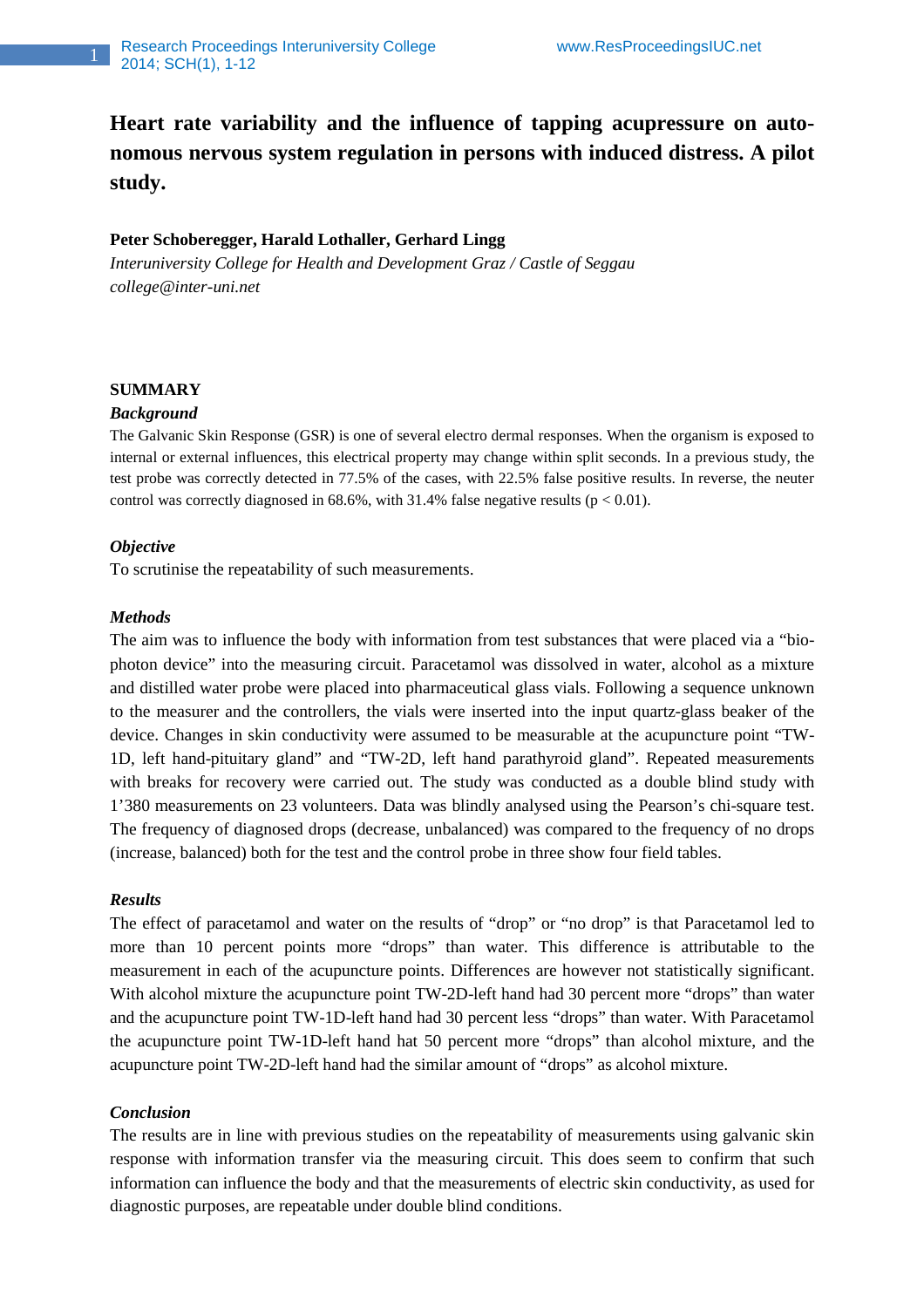#### **INTRODUCTION**

The "biophoton therapy device" scrutinised in this study was designed as a non-invasive diagnostic and therapeutic tool [1].

### *Diagnosis*

Diagnosis before biophoton therapy does not necessarily follow the lines of western physiology. In contrast, it is closely related to the Chinese system of acupuncture meridians and acupuncture points. These acupuncture points are assumed to show increased electrical conductivity that is influenced by the (stressed or weak) state of related organs and organ systems including the parasympathetic (PSNS) and sympathetic nervous system (SNS). Presumably Richard Croon was the first to discover the different electrical resistance values of the acupuncture points and developed the so-called Electro Neural Diagnosis [2]. In the 1960's, the technique was widely disseminated in Europe by Reinhard Voll and further developed as Electro Acupuncture by Voll [3]. Also in Japan early Electro Acupuncture methods originated (Yoshio Nakatani and Hiroshi Motoyama) [2]. This form of diagnosis is said to be particularly suitable in the case of chronic illness, because among others it is capable of detecting hidden inflammations and toxins / environmental poisons within organ systems which are considered the source of illnesses [3, 4].

### *Galvanic Skin Response*

The Galvanic Skin Response (GSR) is one of several electro dermal responses. Electro dermal responses are changes in the electrical properties of a person's skin caused by an interaction between environmental events and the individuals' physical and psychological state. Human skin is a good conductor of electricity even if a weak electrical current is applied. Galvanic Skin Response techniques apply a constant voltage. The circuit normally includes a brass electrode to be hold in one hand or a plate to put the hand or bare foot on, and a stylus electrode. The current that flows through the skin, as the voltage is applied, can be detected and displayed [5]. When the organism is exposed to internal or external influences, this conductivity may be chronically prominent in comparison to normal, or it may change within split seconds. Chronical prominence of skin conductivity under exposure to a standard low Voltage current is the basis of clinical biophoton diagnosis. Changes within seconds or split seconds are the basis of testing materials, chemicals or information "balanced" or "unbalanced" to the tested person. By using a special low pressure measuring technique, the stylus electrode of the biophoton therapy device used in the studies reviewed here is reported to be distinct from older measuring electrodes and minimizes the influence of the tester and the type of skin tested [4, 6]. It may be interesting to note that the scale showing the decrease in skin conductivity is broader in the device used here than in devices of Electro Acupuncture according to Voll.

#### *Information transfer*

When the influence of becoming or unbecoming information is tested (on clients in order to find a therapeutic decision or on volunteers in the course of an experiment), the probe may be swallowed, or put directly on the bare skin, or it may be sealed in a (quartz) glass vial that is put on the skin or a mucous membrane [7]. Furthermore, the test probe may (directly or contained in a glass vial) be placed in an input beaker (cup) that is connected to the diagnosis/therapy device. Connection may be via a closed circuit or involve one individual wire only. In the case of the biophoton therapy device scrutinized here, the individual single connection is a glass fibre cable. According to the manufacturer, glass fibre was chosen with regard to the photon nature of the information transfer. Various frequency passes may be applied, from "all pass" ">10000 Hz", ">5000 Hz", ">2000 etc. to ">100 Hz".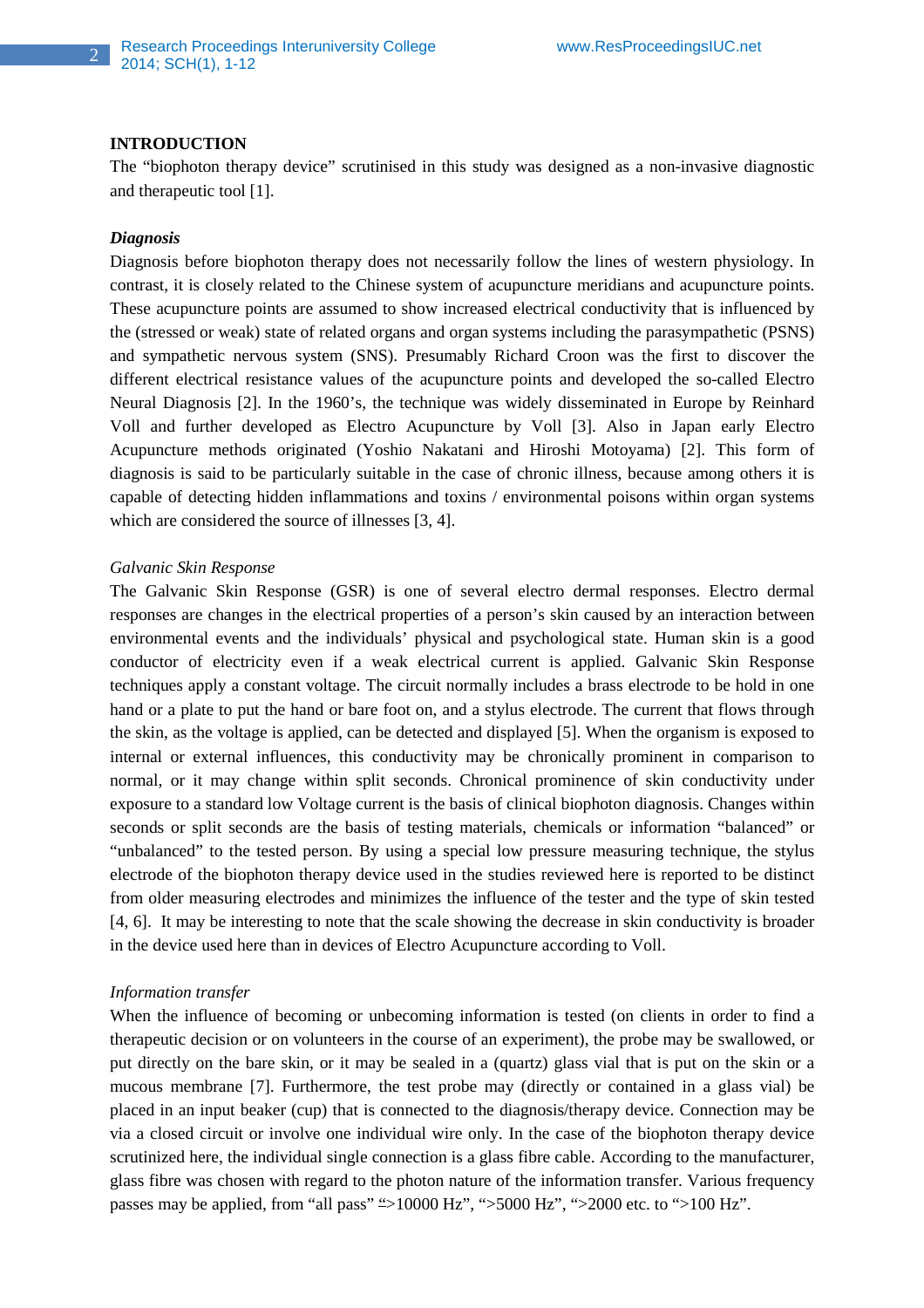## *Results of a previous study [8]*

When one volunteer and one tester were involved, an assumedly "disharmonizing" test probe, information from paracetamol, was correctly detected in 70% of the cases, with 30% false positive results. In reverse, control was correctly diagnosed in 73.3%, with 26.7% false negative results. Findings are statistically significant ( $p < 0.01$ ). When 5 volunteers and one tester were involved, the test probe was correctly detected in 70% of the cases and control in 83.3% ( $p < 0.01$ ). When 5 volunteers and 5 testers were involved, the test probe was correctly detected in 76.7% and control in 60% ( $p < 0.05$ ). When the results of all 3 studies were pooled, the test probe was correctly detected in 77.5% of the cases, with 22.5% false positive results. In reverse, the neuter control was correctly diagnosed in 68.6%, with 31.4% false negative results ( $p < 0.01$ ).

Table 1 compares the frequency of diagnosed "non drops" to the frequency of "drops" both for the control and the test probe. Frequencies of diagnoses were also expressed in % of real applications of control and of test substances. In a random distribution, one would expect about 50% in each of the four fields. As can be seen, 73% of control applications led to "no drop" diagnoses, whereas 70% of test probe applications led to "drop" diagnoses. In other words, when one volunteer and one tester were involved, the disharmonizing test probe was correctly detected in 70% of the cases, with 30% false positive results. In reverse, the neutre control was correctly diagnosed in 73%, with 26.7 false negative results. Findings are statistically significant ( $p < 0.01$ ).

| 1V-1R                  | no drop  | drop     |
|------------------------|----------|----------|
| control: $30(100\%)$   | 22 (73%) | 8(26.7%) |
| test probe: $20(100%)$ | 6(30%)   | 14 (70%) |
| $p = 0.006$            |          |          |

*Tab. 1: Four field table on study 1. (1V-1R). For explanation see text.* 

When 5 volunteers and one tester were involved (Tab. 4), the disharmonizing test probe was correctly dedected in 70% of the cases, with 30% false positive results. In reverse, the neutre control was correctly diagnosed in 83.3%, with 16.7 false negative results. Findings are statistically significant (p  $< 0.01$ ).

| $5V-1R$                | no drop  | drop       |
|------------------------|----------|------------|
| control: $20(100%)$    | 14 (70%) | $6(30\%)$  |
| test probe: $30(100%)$ | 5(16.7%) | 25 (83.3%) |
| p < 0.001              |          |            |

*Tab. 2: Four field table on study 2. (5V-1R). For explanation see text.* 

When 5 volunteers and 5 testers were involved (Tab. 5), the disharmonizing test probe was correctly dedected in 76.7% of the cases, with 23.3% false positive results. In reverse, the neutre control was correctly diagnosed in 60%, with 40% false negative results. Findings are statistically significant ( $p <$ 0.05).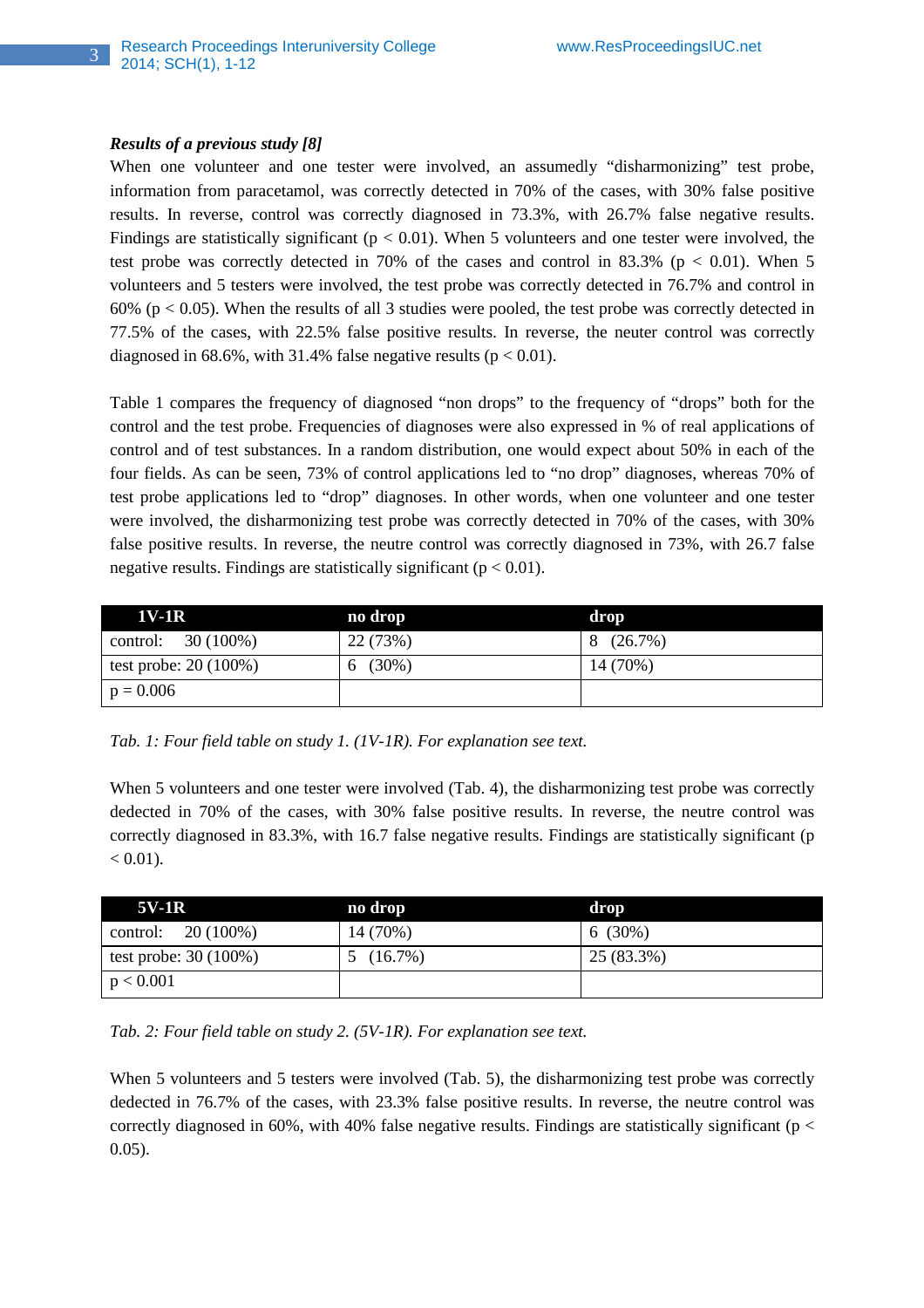| $5V-5R$                | no drop    | drop       |
|------------------------|------------|------------|
| 20 (100%)<br>control:  | $12(60\%)$ | 8 (40%)    |
| test probe: $30(100%)$ | $(23.3\%)$ | 23 (76.7%) |
| $p = 0.02$             |            |            |

*Tab. 3: Four field table on study 3. (5V-5R). For explanation see text.* 

When the results of all studies 1.-3. were pooled (Tab. 4 and Fig. 1), the disharmonizing test probe was correctly detected in 77.5% of the cases, with 22.5% false positive results. In reverse, the neutre control was correctly diagnosed in 68.6%, with 31.4% false negative results. Findings are statistically significant ( $p < 0.01$ ).

| pooled results 1.-3.   | no drop    | drop       |
|------------------------|------------|------------|
| control: $70(100%)$    | 48 (68.6%) | 22 (31.4%) |
| test probe: $80(100%)$ | 18 (22.5%) | 62 (77.5%) |
| p < 0.001              |            |            |

*Tab. 4: Four field table on pooled results from studies 1.-3. For explanation see text.* 



*Fig. 1: pooled results [8] from studies 1.-3. For explanation see text.* 

# *Treatment*

Treatment is based on the assumption that every biochemical reaction in organisms is preceded by electromagnetic signals, among others in the visible (VIS) or "biophoton" range, and that such photon patterns may be scanned by the device, containing one-way fibre glass cables, filters, amplifiers and elements for phase correction, and may be fed (back) to the biological system [1,7]. Analogously, it is assumed that information from homeopathic remedies, chemicals, etc. may be transferred via the device.

In order to investigate the possible effects of treatment with the biophoton device, the following pilot studies have previously been conducted: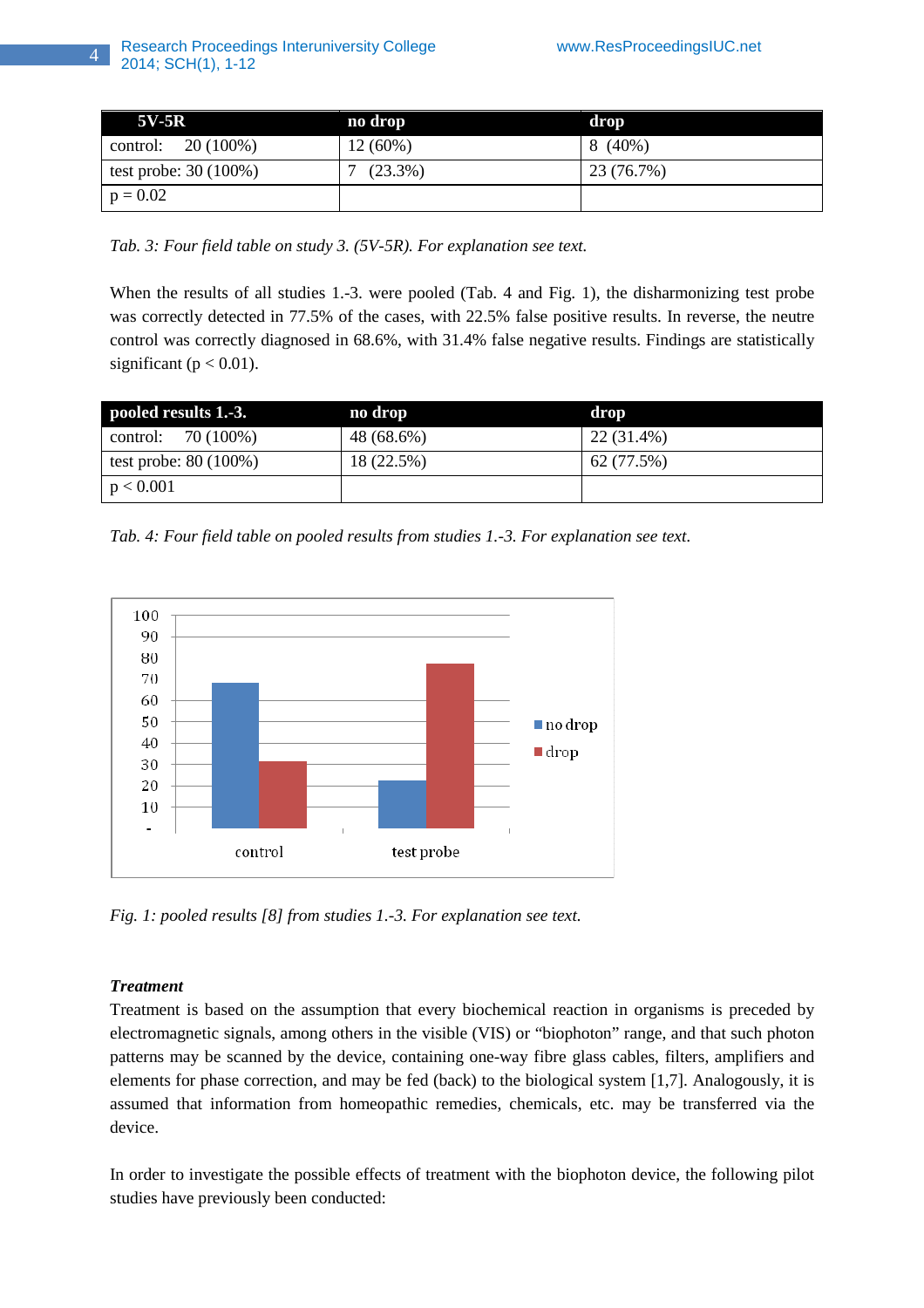- In a first study with wheat seedlings, germination rate in the group treated with a "harmonizing" biophoton programme was 16.8% *stronger* than (i.e. equal to 116.78% of) the control wheat germination rate  $(100\%)$  ( $p < 0.01$ ) [9]. However this result could not be repeated in follow up study [10].
- In a study on milk ageing, ssouring of milk in the group treated with the "harmonizing" programme was 16, 7% *less strong* than (i.e. equal to 83.3% of) the souring of control milk  $(100\%)$  (p < 0.01) [11]. No follow up study has as yet been performed.
- In a study on aggregation of erythrocytes, aggregation of red blood cells in the group treated with the "harmonizing" programme was 97,8% *less* marked than (i.e. 2,2% of) aggregation of the control blood cells (100%) ( $p < 0.01$ ) [12]. This result was again reported in a follow up study [13].
- In a study on rat cortical neuron synaptic development, synaptic size in the group treated with the "harmonizing" programme was 19% greater (i.e. equal to 119% of) than the control group  $(100\%)$  (p < 0.01) [14]. This result was again reported in a follow up study [15].
- In an observational study on children and adolescents with chronic complaints, before treatment, 133 chronic complaints were reported, i.e. an average of 6.7 complaints per individual. After the treatment, only 10 (7.5%) were reported, i.e. 0.5 per patient, and 92.5% of the chronic complaints had disappeared. Differences before and after treatment were statistically significant ( $p < 0.01$ ). There were no differences as to gender or age. In other words, chronic complaints among children and adolescents, being defined as having had a previous duration of 3 months minimum, diminished significantly within the 3 months course of the study. The authors could at present not attribute exactly the contribution of the personalized therapeutic interaction and the influence of the biophoton device on the treatment success [16].

## *Research Questions*

Based on the above mentioned assumptions, it should be possible to measure the influence of information on being "balanced (no drops)" or "unbalanced (drops)" with measurements on GSR, skin conductivity. This study was organized as a double blind experiment, with three step by step research questions.

*1. ("P-W"):* Is there a repeated measurable impact of two specific probes (paracetamol and distilled water), tested on several volunteers, and measured on two different measuring points, the parathyroid ("TW-1D") and pituitary gland ("TW-2D")?

*2) ("A-W"):* Is there a repeated measurable impact of the two specific probes (alcohol mixture and distilled water), tested, on several volunteers, measured on two different measuring points, the parathyroid ("TW-1D") and pituitary gland ("TW-2D")?

3) *("P-A"):* Is there a repeated measurable impact of the two specific probes (paracetamol and alcohol mixture), tested on several volunteers, and measured on two different measuring points, the parathyroid ("TW-1D") and pituitary gland ("TW-2D")?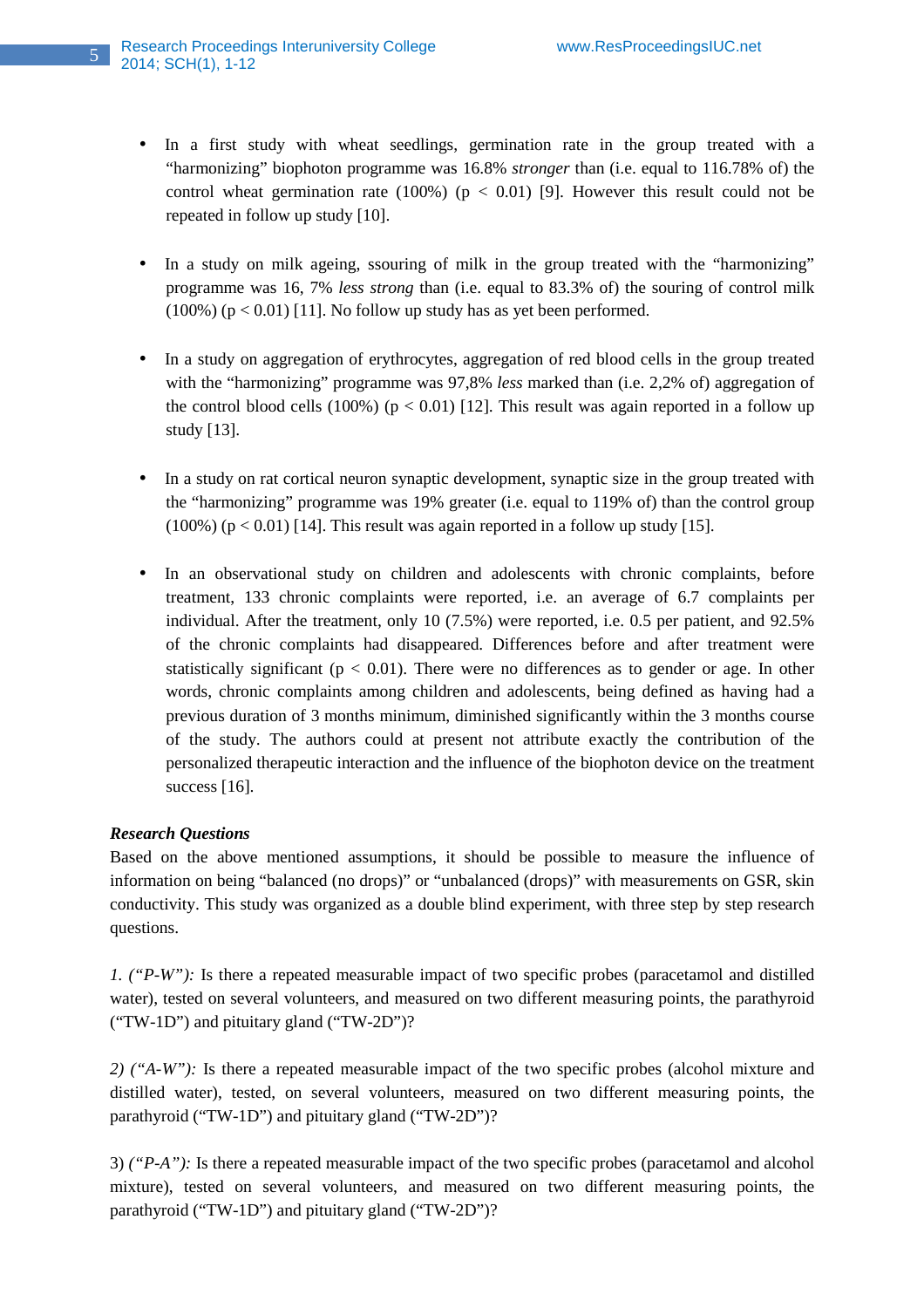#### **METHODS**

## *Test probe and device*

The study design requires a substance that, in Galvanic Skin Response (GSR) measurement, is known to lead to a decrease of GSR. Here, the drug paracetamol (N-acetyl-p-aminophenol. N-acetyl-paminophenol) was used, alcohol mixture (propanol 35%, ethanol 25%, water 40%) and distilled water were used positive and neutre control.

In humans the substance paracetamol has an analgesic and fever-reducing effect [17, 18]. This pharmacological effect is probably caused by inhibition of an enzyme hormone synthesizing system (prostaglandin syntheses) in the brain (hypothalamus). Thus here, paracetamol is considered as an agent that, although useful in conventional medicine. Use tends to have influence in the GSR.

Ethanol in alcoholic beverages has been consumed by humans since prehistoric times for a variety of reasons. The alcohol mixture used is a toxin which is often used as a disinfection agent privately and by professionals. It can cause intoxication, nauseas and vomiting when inhaled and consumed.

500 mg paracetamol was dissolved in 1 ml of distilled water, used as intoxication I, 5 ml alcohol mixture was mixed with 15ml of distilled water, used as intoxication II and 20 ml of distilled water was used as the control probe (dummy). Both the test probes I, II and the control probe were placed into separate pharmaceutical glass vials with insulated rubber holding tips. The vials were kept in separate insulated containers; a minimum distance of 80 cm was maintained between the insulated containers.

Following a sequence unknown to the tester, the vials with test and control probes were inserted into the "input" quartz-glass beaker of the "Biophoton Therapy Device J. Boswinkel" (Health Angel International AS, type Chiren 4746, Germany).

### *Measurement point, timing, observed parameters*

Changes in GSR due to alcohol, paracetamol and distilled water are assumed to be measurable at the acupuncture point "TW-1D-left hand-pituitary gland" (Fig. 1). Measurements were given after waiting 30 sec (the device requires 30 sec. to read the input beaker), and GSR values were expected to recover within 5 min after the application of the test probe.



*Fig. 2: Measurement point for the GSR effect of the probe. For explanation, see text.* 

Changes in GSR due to ethanol, paracetamol and distilled water are assumed to be measurable at the acupuncture point "TW-2D-left hand-parathyroid gland" (Fig. 2). Measurements were made after waiting 30 sec (the device requires 30 sec. to read the input beaker), and GSR values were expected to recover within 5 min after the application of the test probe.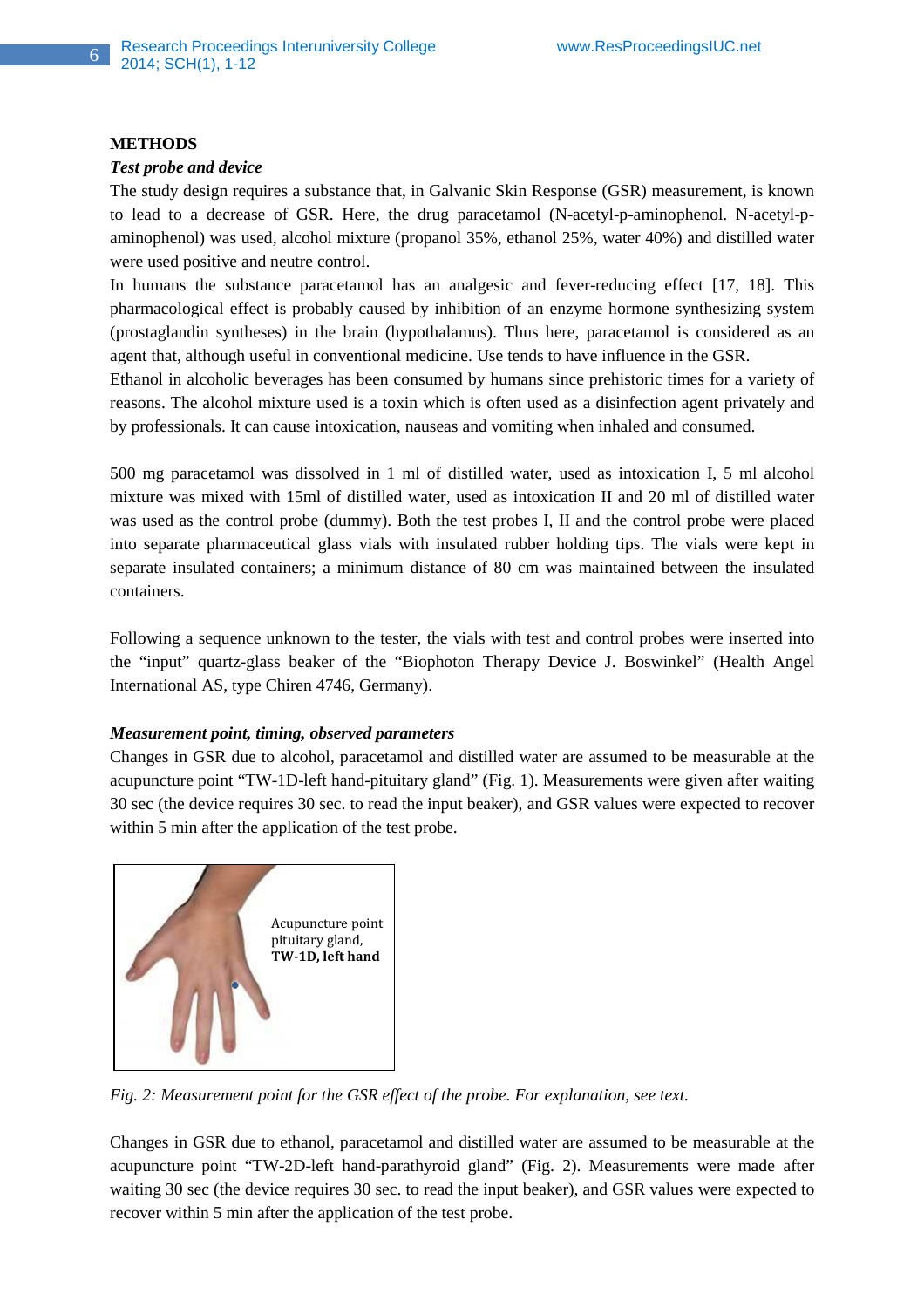

*Fig. 3: Measurement point for the GSR effect of the probe. For explanation, see text.* 

A brass electrode moistened with water was held in the volunteer's right hand. This hand electrode was connected to the device by an electric cable. The researcher (measurer), a trained biophoton therapist, pressed the pin of the measuring stylus (electrode) gently onto the above mentioned acupuncture point. The observed parameter was the decrease (drops) or non-decrease (no drops) of GSR, expressed by an indicator drop (red) on the analogue display of the device (arbitrary units), with no acoustic signal. Controller I randomly placed the probes into the input beaker. Controller II noted the drops (red) into the protocol.

## *Design and participants*

All volunteers had a measurement check on the two acupuncture points shortly before the experiment, the check was done by a biophoton therapist, (not the measurer in the experiment), to be sure that the volunteers did not have any drops on those acupuncture points. The volunteers entered the research room separately and singularly. This was done so, because previous experiments (NL, June 2012) have shown that when an experiment is done in a crowded room there seems to be an influence on the measurements. The first measurement on acupuncture point TW-1D was done after waiting 30 seconds (for the device to read the input beaker) after the controller I had placed a random probe into the input beaker, which was connected to the biophoton therapy device. The second measurement on acupuncture point TW-2D was done after waiting 30 seconds (for the device to read the input beaker) after the controller I had again placed a random probe into the input beaker.

The volunteers left the research room without having contact with the other volunteers or controllers, washed his / her hands to reset the value of GSR at the acupuncture points. The volunteer came back after a five minute break, which included a short walk outdoors, for the next measurements, as seen on the attached diagram Fig 4. This was repeated for a total of 23 volunteers, each volunteer was measured on each point 30 times. During the 5 minutes break that the volunteers had, research continued with the remaining volunteers. The study was done in a double blind manner.

Controller I placed the three different (without knowing what they were) substances into the input beaker according to a randomized list.

Controller II read and recorded in writing the results (drops, red or no drops, green).

Both controllers and the measurer worked on a double blind system. The controllers did not know who or what substance was being measured and what the other controller's results were. The measurer did not know what substance was being measured and or what the results were.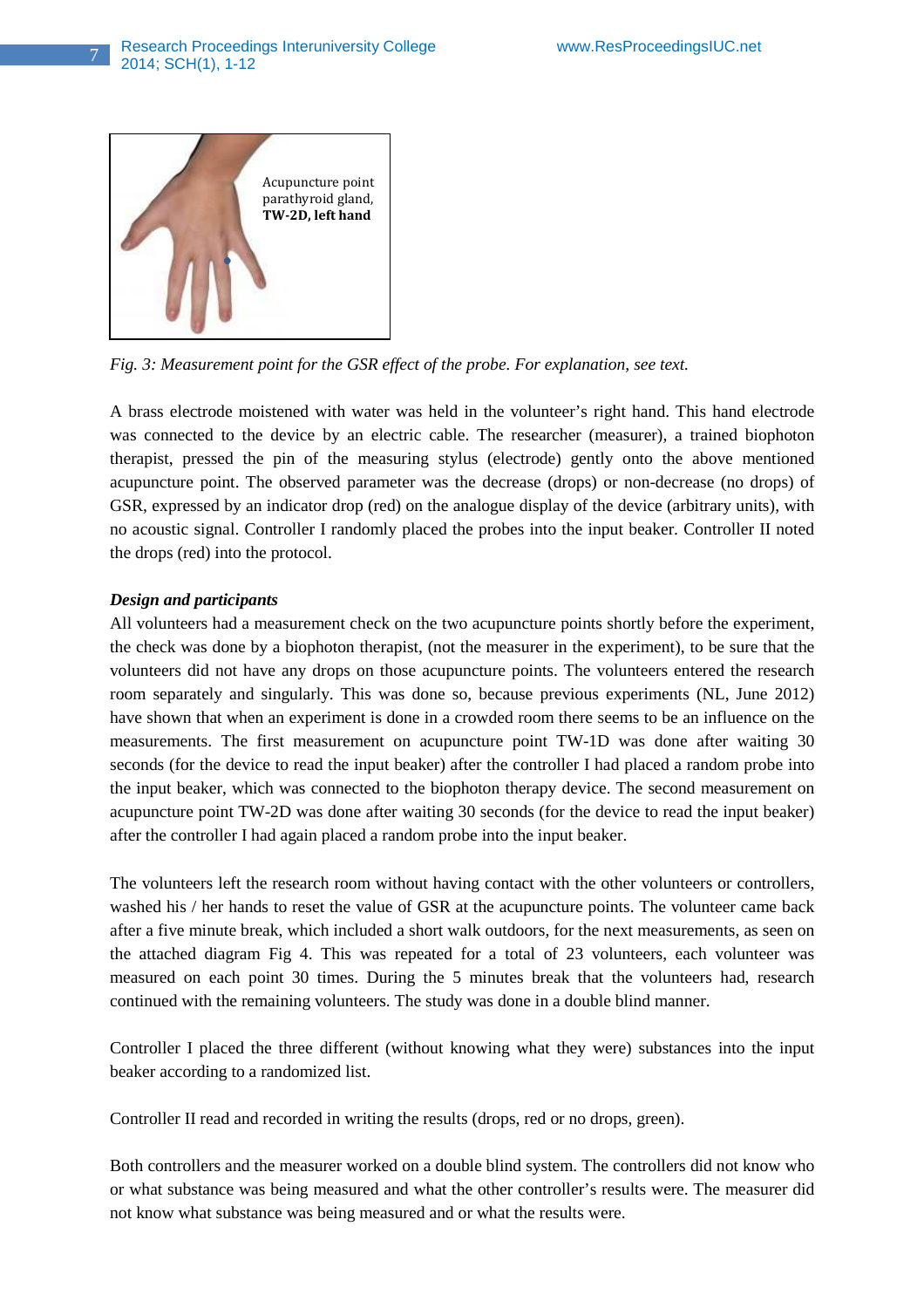

The study was conducted in a school for Natural Medicines in Zurich, Switzerland.

*Figure 4. CO = controller; Chiren = biophoton device. For explanation see text above.* 

Volunteers (8 male, 15 female) were between 11 and 65 years old. The volunteers had an average weight of 63 kilos, an average age of 40 years and an average height of 1.70 meters. All volunteers reported to be of good health. A check measurement was done before the experiment on the two accupuncture points ("TW-1D", "TW-2D"), the points showed no drops. The volunteers declared their consent to take part in the experiment. The authors did not use any biophoton therapist as a volunteer.

## *Analysis of data*

The protocol forms were analysed blind by the authors under supervision from the statistical department of the Interuniversity College Graz, Austria, using Pearson's chi-squared test. The frequency of diagnosed "drops" (unbalanced, red) was compared to the frequency of "no drops" (balanced, green). The frequency of the measured "drops" / "no drops" was also expressed in percent to one another.

## **RESULTS**

Tables 1, 2 and 3 compare the frequency of diagnosed "no drops" to the frequency of "drops" for each substance as measured on the two acupuncture points TW-1D-left hand and TW-2D-left hand. Frequencies of measurements were also expressed in percent.

As can be seen in all three tables below there is a repeatability of measurements on both acupuncture points (TW-1D-left hand, TW-2D-left hand) with all substances used in this experiment.

The effect of Paracetamol and water on the results of "drop" or "no drop" is that paracetamol led to more than 10 percent points more "drops" than water. This difference is attributable to the measurement in each of the acupuncture points. Differences are however not statistically significant, see table 5.

The effect of water and alcohol mixture on the results of "drop" or "no drop" is on average the same. When The authors took into account the two different acupuncture points there was a difference in results. With alcohol mixture the acupuncture point TW-2D-left hand had 30 percent more "drops"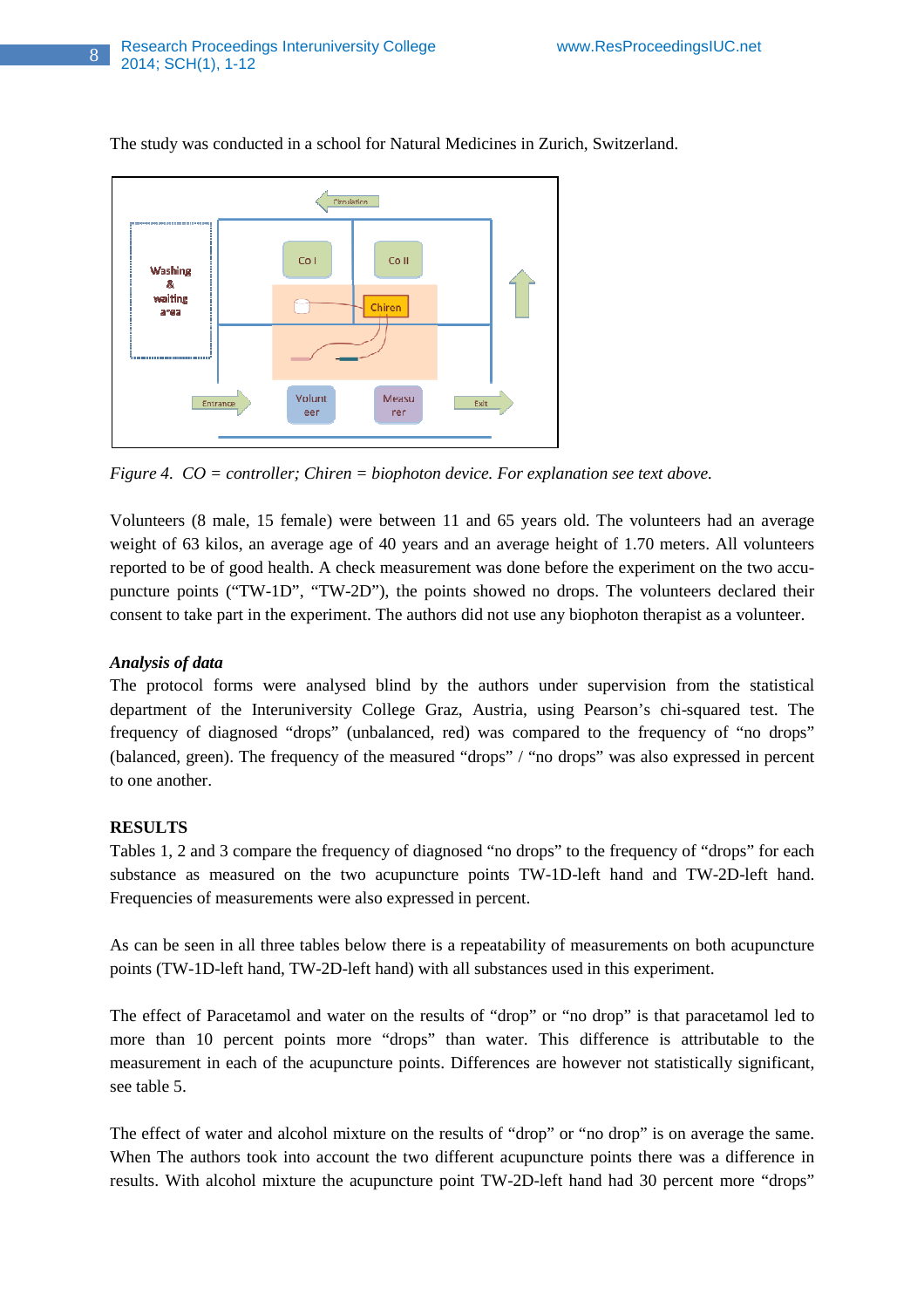## 9 Research Proceedings Interuniversity College www.ResProceedingsIUC.net 2014; SCH(1), 1-12

than water. With alcohol mixture the acupuncture point TW-1D-left hand had 30 percent less "drops" than water, see table 6.

The effect of paracetamol and alcohol mixture on the results of "drop" or "no drop" is that paracetamol led to more than 10 percent points more "drops" than alcohol mixture. When The authors took into account the two different acupuncture points there was also a difference in results. With Paracetamol the acupuncture point TW-1D-left hand hat 50 percent more "drops" than alcohol mixture. With paracetamol the acupuncture point TW-2D-left hand had the similar amount of "drops" as alcohol mixture, see table 7.

| 1. P-W                                 | no drop            | <b>Drop</b>       |
|----------------------------------------|--------------------|-------------------|
| Paracetamol:<br>460 (100%)             | 300<br>$(65\%)$    | (35%)<br>160      |
| TW-1D-left hand: 230<br>$\blacksquare$ | $(60,9\%)$<br>140  | 90<br>$(39,1\%)$  |
| $(100\%)$                              |                    |                   |
| TW-2D-left hand: 230<br>$\blacksquare$ | $(69,6\%)$<br>160  | 70<br>(30,4%      |
| $(100\%)$                              |                    |                   |
| $(100\%)$<br>Water:<br>460             | 352 (76.5%)        | 108<br>$(23.5\%)$ |
| TW-1D-left hand: 230<br>$\blacksquare$ | (72,6%)<br>167     | 63<br>$(27, 4\%)$ |
| $(100\%)$                              |                    |                   |
| TW-2D-left hand: 230<br>$\blacksquare$ | 185<br>$(80, 4\%)$ | 45<br>$(19,6\%)$  |
| $(100\%)$                              |                    |                   |
| $p = 0.065$                            |                    |                   |

*Tab. 5. (P-W). For explanation see the text above.* 

| $2. A-W$                                         | no drop     | <b>Drop</b> |
|--------------------------------------------------|-------------|-------------|
| Alcohol mixture:<br>460                          | 350 (76,1%) | 110 (23.9%) |
| $(100\%)$                                        |             |             |
| TW-1D-left hand: 230<br>$\blacksquare$           | 184 (80%)   | 46 (20%)    |
| $(100\%)$                                        |             |             |
| TW-2D-left hand: 230<br>$\blacksquare$           | 166 (72,2%) | 64 (27,8%)  |
| $(100\%)$                                        |             |             |
| 460 (100%)<br>Water:                             | 352 (76.5%) | 108 (23.5%) |
| TW-1D-left hand: 230<br>$\blacksquare$           | 167 (72,6%) | 63 (27,4%)  |
| $(100\%)$                                        |             |             |
| TW-2D-left hand: 230<br>$\overline{\phantom{a}}$ | 185 (80,4%) | 45 (19,6%)  |
| $(100\%)$                                        |             |             |
| p < 1.000                                        |             |             |

*Tab. 6: (A-W). For explanation see the text above.*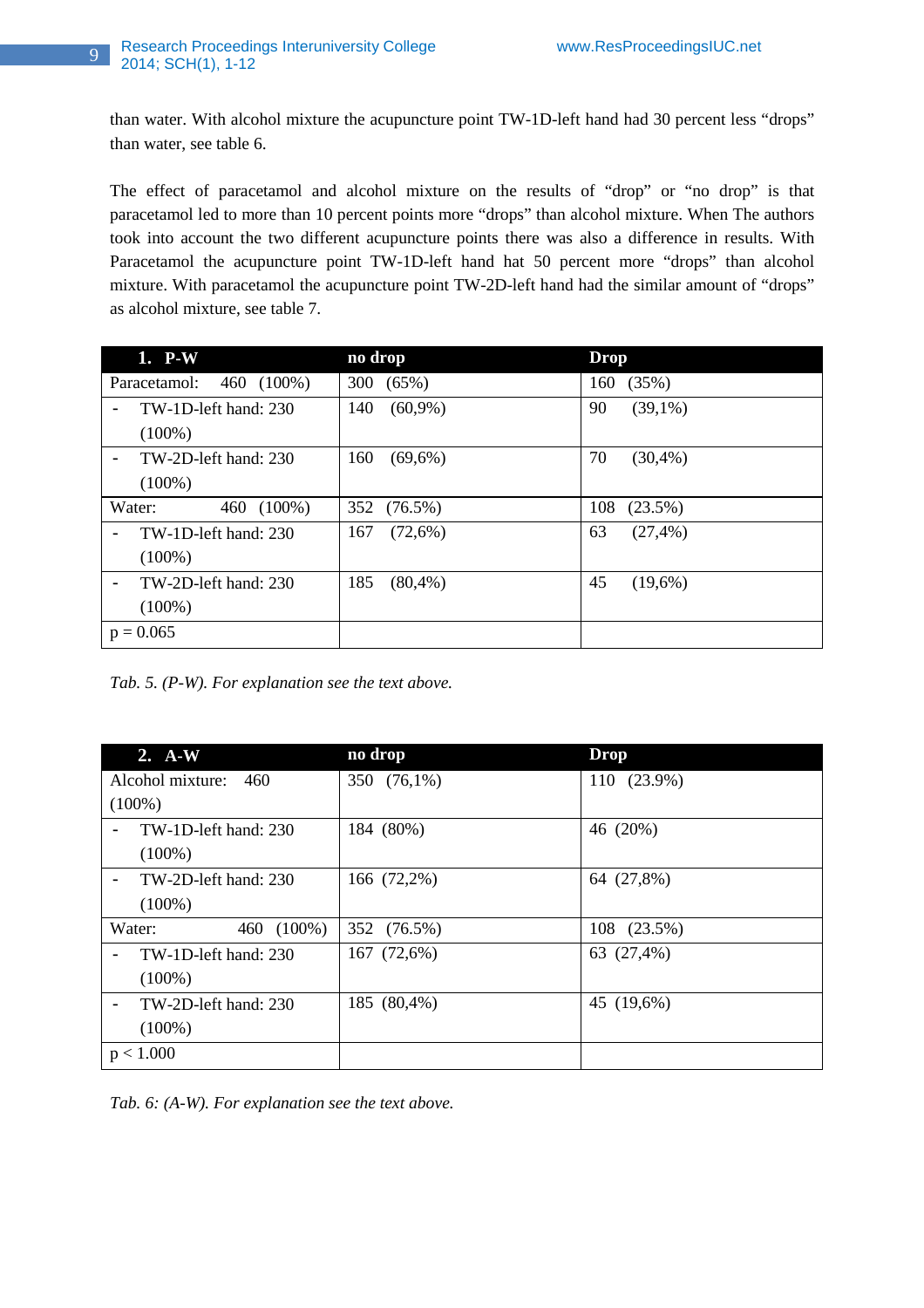| $3. \overline{P-A}$                              | no drop     | <b>Drop</b> |
|--------------------------------------------------|-------------|-------------|
| 460 (100%)<br>Paracetamol:                       | 300 (65%)   | 160 (35%)   |
| TW-1D-left hand: 230<br>$\overline{\phantom{a}}$ | 140 (60,9%) | 90 (39,1%)  |
| $(100\%)$                                        |             |             |
| TW-2D-left hand: 230<br>$\overline{\phantom{a}}$ | 160 (69,6%) | 70 (30,4%)  |
| $(100\%)$                                        |             |             |
| Alcohol mixuture: 460                            | 350 (76.1%) | 110 (23.9%) |
| $(100\%)$                                        |             |             |
| TW-1D-left hand: 230<br>$\overline{\phantom{a}}$ | 184 (80%)   | 46 (20%)    |
| $(100\%)$                                        |             |             |
| TW-2D-left hand: 230<br>$\blacksquare$           | 166 (72,2%) | 64 (27,8%)  |
| $(100\%)$                                        |             |             |
| $p = 0.087$                                      |             |             |

*Tab. 7: (P-A). For explanation see the text above.* 

## **Discussion**

The effect of paracetamol and water on the results of "drop" or "no drop" is that paracetamol led to more than 10 percent points more "drops" than water. This difference is attributable to the measurement in each of the acupuncture points. Differences are however not statistically significant, see table 5.

The effect of water and alcohol mixture on the results of "drop" or "no drop" is on average the same. When The authors took into account the two different acupuncture points there was a difference in results. With alcohol mixture the acupuncture point TW-2D-left hand had 30 percent more "drops" than water and the acupuncture point TW-1D-left hand had 30 percent less "drops" than water, see table 6.

Paracetamol led to more than 10 percent points more "drops" than alcohol mixture. When The authors took into account the two different acupuncture points there was also a difference in results. With Paracetamol the acupuncture point TW-1D-left hand hat 50 percent more "drops" than alcohol mixture and the acupuncture point TW-2D-left hand had the similar amount of "drops" as alcohol mixture, see table 7.

The basis of the study was a previous study [8]. The authors decided to perform this study in a different manner. The main differences were, the authors used more volunteers, no skilled biophoton therapists as volunteers, they performed a larger amount of measurements, they used two different accupuncture points and three different probes. The volunteers were not in one room, the contact to each other was kept at an absolute minimum. The authors did not pre treat the volunteers with a harmonising program (just a short pre check on the accupuncture points).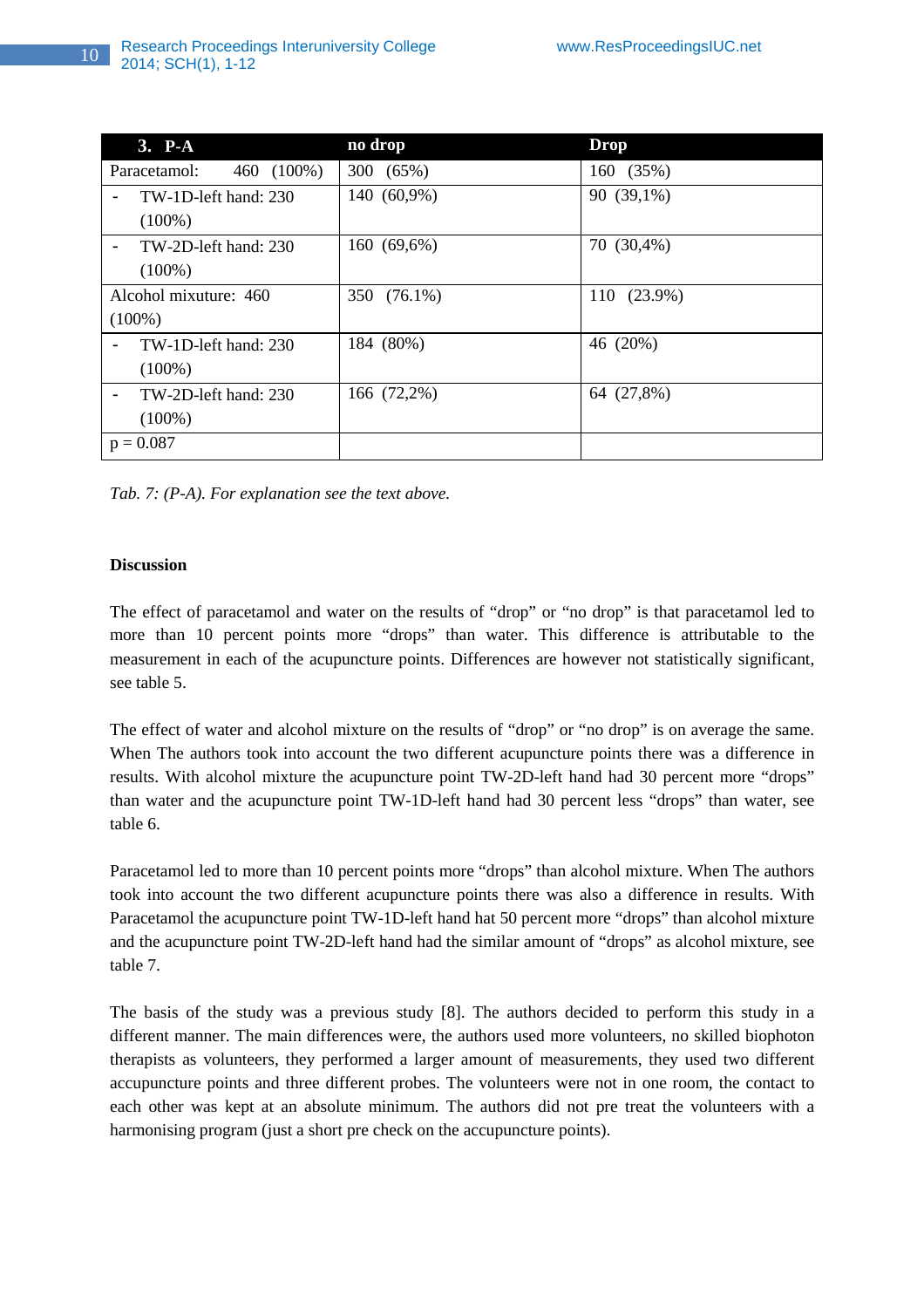#### *Conclusion and recommendations:*

Our results are in line both with previous studies on the changes in electric skin conductivity as well as on the studies on information transfer of substances via electric circuits. This seems to confirm that such information can influence biological systems and that measurement of electric skin conductivity, as used for diagnostic purposes, are repeatable under double blind conditions.

Further research on the model presented here should involve greater numbers of participants (testers and tested volunteers), possibly with fewer subsequent measurements per participant, with different test substances. It may look for differences according to status of training of the testers, to age, gender, physical and psychological well-being etc. Furthermore, independent methods (such as heart rate variability) should be used to monitor effects of information transferred via the biophoton device and thus validate diagnosis via skin conductivity.

Information transfer from a drug sealed in a glass vial via an electronic circuit was also described in immunological [19, 20] and zoological experiments [21, 22]. Recent biochemical assumptions may shed new light on the issue of information transfer from molecules [23].

For an experiment repetition it could be of some help to have smaller volunteer groups. The volunteers could be grouped by age, sex, weight and high. There should not be so many measurements done on each volunteer as the acupuncture points seem to "tire out" (measurements loses their reliability). There should be no contact between the volunteers during the experiment, as that could cause an influence on the measurements. The volunteers should be checked, measured in advance to be sure that they are healthy i.e. that all acupuncture measuring points are not showing drops, specially on the acupuncture measuring points that will be used in the experiment. The measurer and controllers should take more breaks between measurements, which would help to keep their concentration at a steady level.

#### **REFERENCES**

1 Boswinkel J. Energetic Anatomy, Physiology and Pathology. Edition Health Angel Academy, Drammen 2008

2 Bischof M. Das Licht in unseren Zellen, Zweitausendeins Verlag, Frankfurt 2002

3 Voll R., The phenomenon of medicine testing in electro acupuncture according to Voll. A, J Acupuncture 1980; 8(2), 97-104

4 Kramer F. Lehrbuch der Elektroakupunktur. Haug-Verlag, Heidelberg 1976

5 Fuller G.D., Biofeedback Methods & Procedures in Clinical Practice, Biofeedback Press, San Francisco 1977

6 Boswinkel J., Kramer F. Manual Chiren Biontology. Edition Health Angel Academy, Drammen 2007

7 van Wijk R., Wiegant F.A.C. Homeopathic remedies and pressure-induced changes in the galvanic resistance of the skin. VSM Geneesmiddelen, Alkmaar 1989